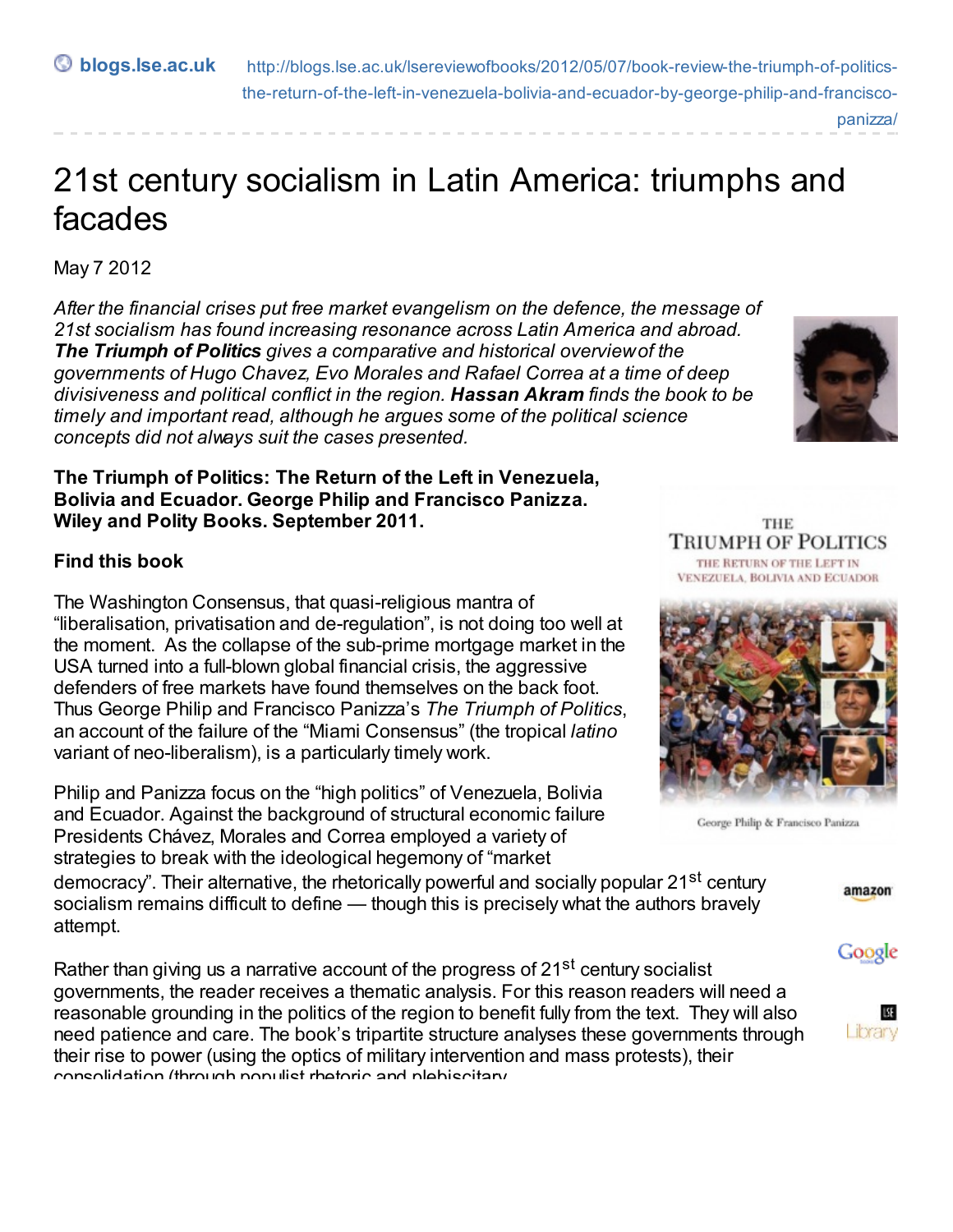consolidation (through populist rhetoric and plebiscitary politics) and their transformative strategy (via the management of resource rents and regional integration). This is not a simple story, and the authors' diligence, attention to detail and breadth of scholarship demand attention and respect. However, despite the depth and clarity of their work the mainstream political science concepts they employ are often ill-suited to the particularity of the cases discussed, notwithstanding valiant efforts at adaptation.

Throughout the text Philip and Panizza fail to overcome a persistent disjuncture between their neat heuristic tool-kit and the rather messy reality on the ground. They start by looking at the military's role in recent Latin American history. They neatly capture the change from a situation where the military was prepared to involve itself in frontline politics through dictatorship to one where it merely seeks to adjudicate conflicts between the different



Hugo Chavez, President of Venezuela (middle) and Rafael Correa, President of Ecuador (right) (Courtesy of estbandid flickr.com)

branches of the state. The idea of "military intervention without dictatorship" is certainly a powerful one, but the authors are not quite able to distinguish between various kinds of intervention. Specifically they refuse to identify a precise relationship between these interventions and the democratic process.

This is a thorny but vital question since the three countries being studied all faced civic and military "intervention" in the name of democracy which sought sometimes to defend and sometimes to topple elected leaders. Philip and Panizza argue that "state bias" (the unfair use of fiscal resources by incumbents to win elections, occasionally including use of the judiciary to harass opponents) reduces 'democratic quality' of elected leaders. This opens up a regulatory role for the military which is not necessarily anti-democratic. They go further, elaborating the fascinating distinction between Type I and Type II civil society movements. The former are seen as stabilising forces which build trust between social actors while the latter are polarising and confrontational. This opens up the possibility of the counter-intuitive situation where an attempted "civil society coup" is prevented by the military, where social activists attempt to bring down democracy while the military act in its defence.

This seemingly paradoxical situation is well captured in *The Triumph of Politics* but the book gives us no clues about when actors can be said to be anti-democratic and when not. Indeed the authors seem almost to hide behind the political science concepts, shying away from any deep normative discussion about the nature of democracy in the region. They mention the dichotomy between majoritarian, radical notions of democracy and pluralist, representative versions which divides 21<sup>st</sup> century socialism from its opponents. They do not, however, fully connect this to their discussion of the historical cases.

The authors do make it clear that Presidents Chávez, Morales and Correa have been repeatedly elected by overwhelming majorities in elections declared free and fair by the most reliable of international observers. They also highlight the anti-democratic actions of their opponents (civil society organisations attempting to pressure the military into suspending elections in Venezuela for example). However they argue that these need to be set against "state bias", the use of government resources to win plebiscites which bypass the traditional political elites. "State bias" is however a double-edged concept. It can damage democracy in situations where the centralisation of resources in the Executive reinforces the concentration and monopolisation of power by elites. But it can also improve democracy when the centralised Executive acts as a "countervailing force", de-concentrating power normally monopolised by economic and social elites.

The essence of radical democracy is this notion of counter-balance to *oligarchy* (a concept almost totally absent from American-dominated modern political science and insufficiently examined by the